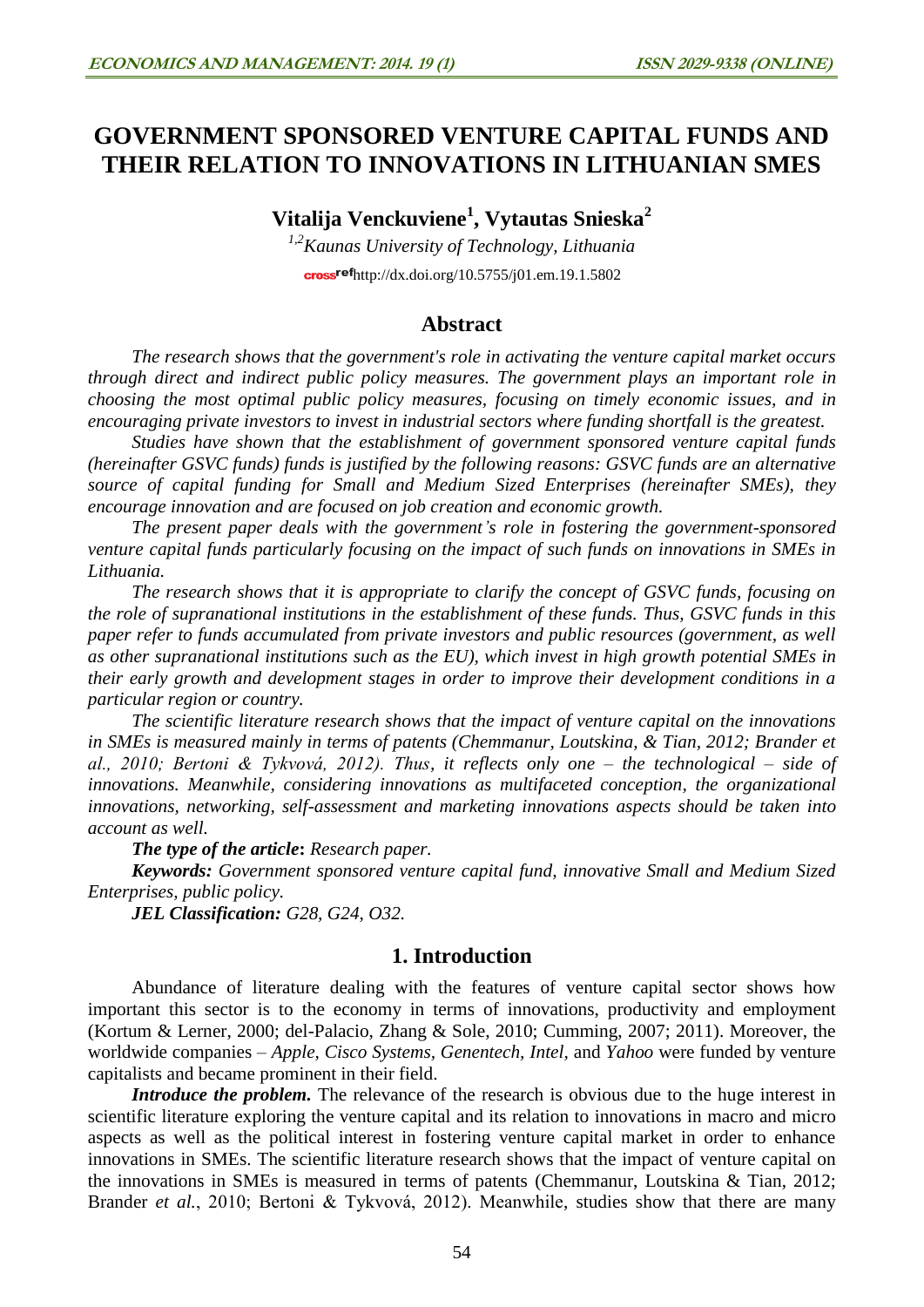dimensions of innovations including the qualitative ones. The research question arises - *how government sponsored venture capital funds (GSVC funds) are related to innovations in the Lithuanian SMEs, particularly examining the qualitative aspect of innovations.* 

*Develop the background.* The scientific literature research shows that the activation of venture capital market has become a national priority of most world regions in order to promote the economic growth (Cumming, 2007; 2011; Cumming & Johan, 2009; Cumming & MacIntosh, 2006; Jääskeläinen, Maula, & Murray, 2007; Karsai, 2004; 2012; Snieska & Venckuviene, 2010; 2011). The scientific literature depicts that mostly the impact of venture capital on the innovativeness of portfolio companies is measured in terms of patenting activity (number of patents, patent applications) (Kortum & Lerner, 2000; Chemmanur, Loutskina, & Tian, 2012; Dubocage, Rivaud-Danset & Redi, 2012; D'adda, 2009; Baum & Silverman, 2004; Brander *et al.*, 2010a, 2010b; Caselli *et al.*, 2009; Haeussler, Harhoff & Mueller, 2009; Bertoni & Tykvová, 2012; Ughetto, 2010, VICO, 2011; Bertoni & Tykvová, 2012).

Thus, most of the research reveals only the technological dimension of innovations, ignoring the GSVC funds impact on organizational innovations, networking, self-assessment and marketing innovations. Meanwhile, considering innovations as multifaceted concept, the organizational innovations, networking, self-assessment and marketing innovations dimensions should be taken in to account.

*The purpose of a study*. The paper aims to explore the relation between the government sponsored venture capital funds and the innovative activities in the Lithuanian SMEs.

*Methodology. The methods employed in the article are as follows:* systematisation and logical analysis of scientific literature and the expert evaluation method.

*Results.* For the development of public measures it is appropriate to take into account the specificities of a country, which is defined not only by economic factors, but also by the emphasis on the political, social and cultural factors. The expert evaluation results show that venture capital impacts innovations in SMEs in respect of the technological innovations, networking and personnel management.

*Practical implications.* Measuring innovations in five dimensions (technological, networking, organisational, marketing and self–assessment related innovations) could be tailored in other studies.

*Value/originality.* The article contributes to the research scope, which aims to explore the venture capital relation to innovations. The paper is original, because it explores the GSVC funds' impact on five different qualitative dimensions of innovations.

Peculiarities of GSVC funds. The research shows that the concept of "venture capital" refers to long-term investments (both private and institutional investors) in private, young companies, with high growth potential and the expected high rate of return. Also, the term does not specify the institutional nature of venture capitalists, i.e., what source of money consist of venture capital fund (private or public, or mixed).

The analysis of the scientific literature revealed that there was no united concept in defining Government Sponsored Venture Capital Funds, the same problem for naming them. Table 1 presents the variety of names for such funds. The terms "public", "government" and "state" venture capital funds are included (see Table 1). However, recent studies (Brander *et al.*, 2010a; 2010b) employ the term of Government Sponsored Venture Capital Funds. Generally these venture capital funds are formed according to the government long-term development strategies, thus, the term "Government sponsored venture capital funds" is used in this manuscript.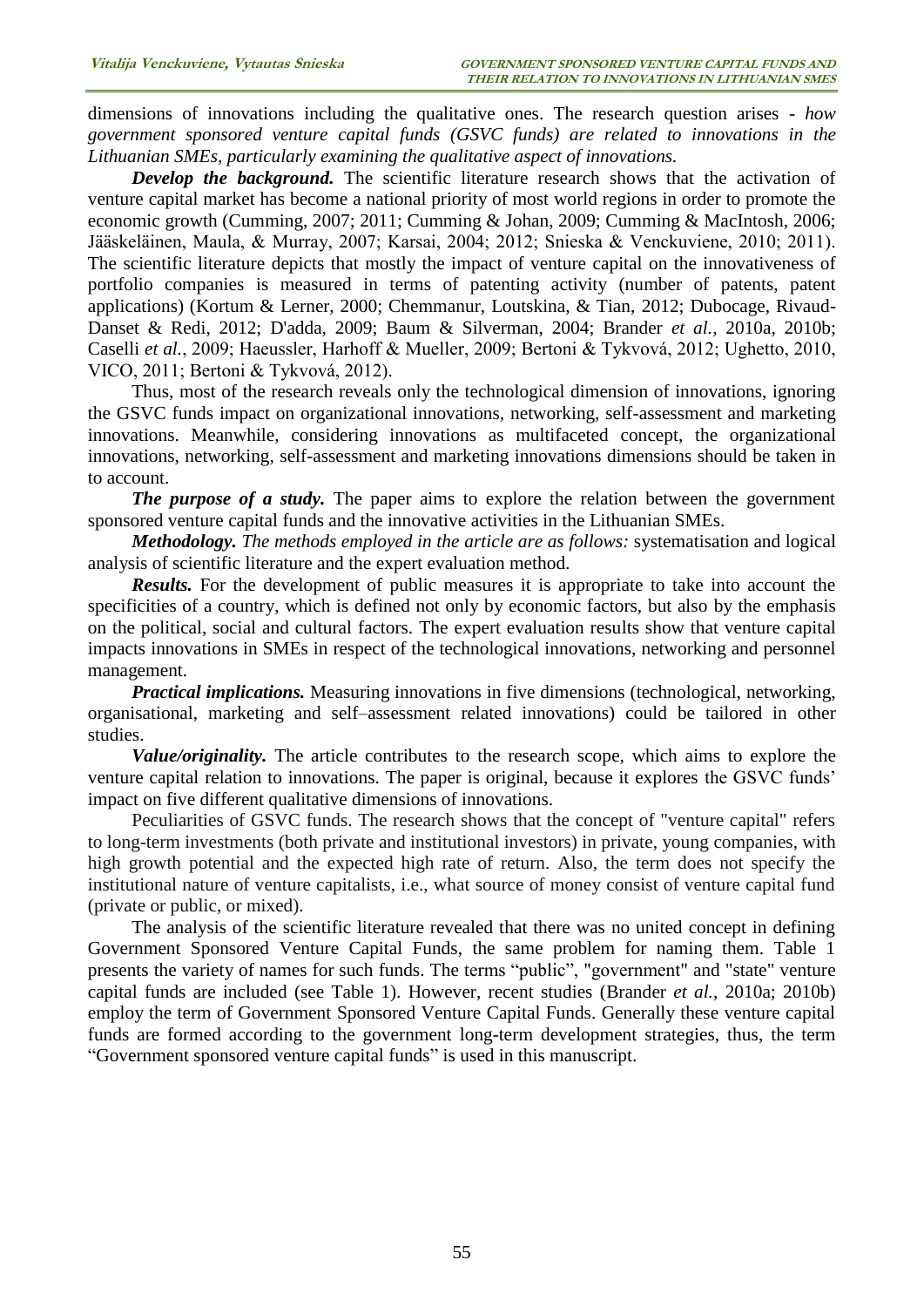| <b>Name</b>                                                | <b>Source</b>                        |
|------------------------------------------------------------|--------------------------------------|
| Government-Sponsored Venture capital Funds                 | Brander <i>et al.</i> (2010a; 2010b) |
| Public venture capital                                     | del-Palacio et al. (2010)            |
| Publicly funded co-investment fund                         | Mason & Pierrakis (2009)             |
| Publicly supported venture capital funds                   | Munari & Toschi (2010)               |
| Publicly sponsored (or managed) venture capital funds      | Leleux & Surlemont $(2003)$          |
| State venture capital programs                             | Sandler (2010)                       |
| Public Venture Capital Program                             | Barkley et al. (2004)                |
| Hybrid venture capital funds                               | Jääskeläinen et al. (2007); Reid &   |
|                                                            | Nightingale, (2011)                  |
| Government co-financed 'Hybrid' Venture Capital programmes | Murray et al. $(2012)$               |

### **Table 1.** Problem of naming GSVC funds

*Source*: compiled by authors.

In this paper *GSVC funds* are treated as funds generated from private and public resources (government, as well as other supranational institutions such as the EU), which invest in high growth potential SMEs in the early stage as well as growth stage, in order to improve their development conditions in a particular region or country.

The research so far shows that there is no consensus in the scientific discourse about governments' intervention in venture capital markets. Table 2 presents the two poles of arguments for the government sponsored venture capital funds. Proponents justify governments' programs due to enhancement of venture capital supply for early stage businesses, while opponents underline the negative aspects in activation of venture capital markets - "Crowding out" of private investors and generation of low returns are among the main ones (see Table 2). Many studies confirm that private venture capital funds outperform the GSVC funds when comparing the performance indicators of portfolio companies (Brander *et al.,* 2010a; Mason & Pierrakis, 2009, VICO, 2011; Bertoni & Tykvova, 2012).

| <b>Arguments FOR</b>                    | <b>Arguments AGAINST</b>                          |
|-----------------------------------------|---------------------------------------------------|
| Enhancement of innovations and          | Lack of effectiveness in allocation public        |
| entrepreneurship                        | resources                                         |
| Financing companies which encounter the | "crowding out" effect on private sector investors |
| market failure                          | Low capital return                                |
| Certifies new companies                 |                                                   |

*Source:* compiled by authors.

Nevertheless, activation of venture capital markets is just one of the ways to promote innovations and foster entrepreneurial culture. In order to implement these goals, a number of other potential direct and indirect measures can be implemented, for instance to improve the infrastructure for business, or introduce the legislative and fiscal framework.

It is assumed that the government's involvement in intensifying venture capital market could bring the benefits under such conditions:

- When the aim of the GSVC funds is to target companies characterized as SMEs with considerable growth potential and a strong technology base;
- When there are limitations in financing business from traditional financial resources, and there are complicated economic conditions in a particular region.
- When GSVC funds administering authority have the capacity as well as appropriate financial and human resources.
- When running governance system is effective, transparent and accountable and ensures the efficient allocation of public financial resources.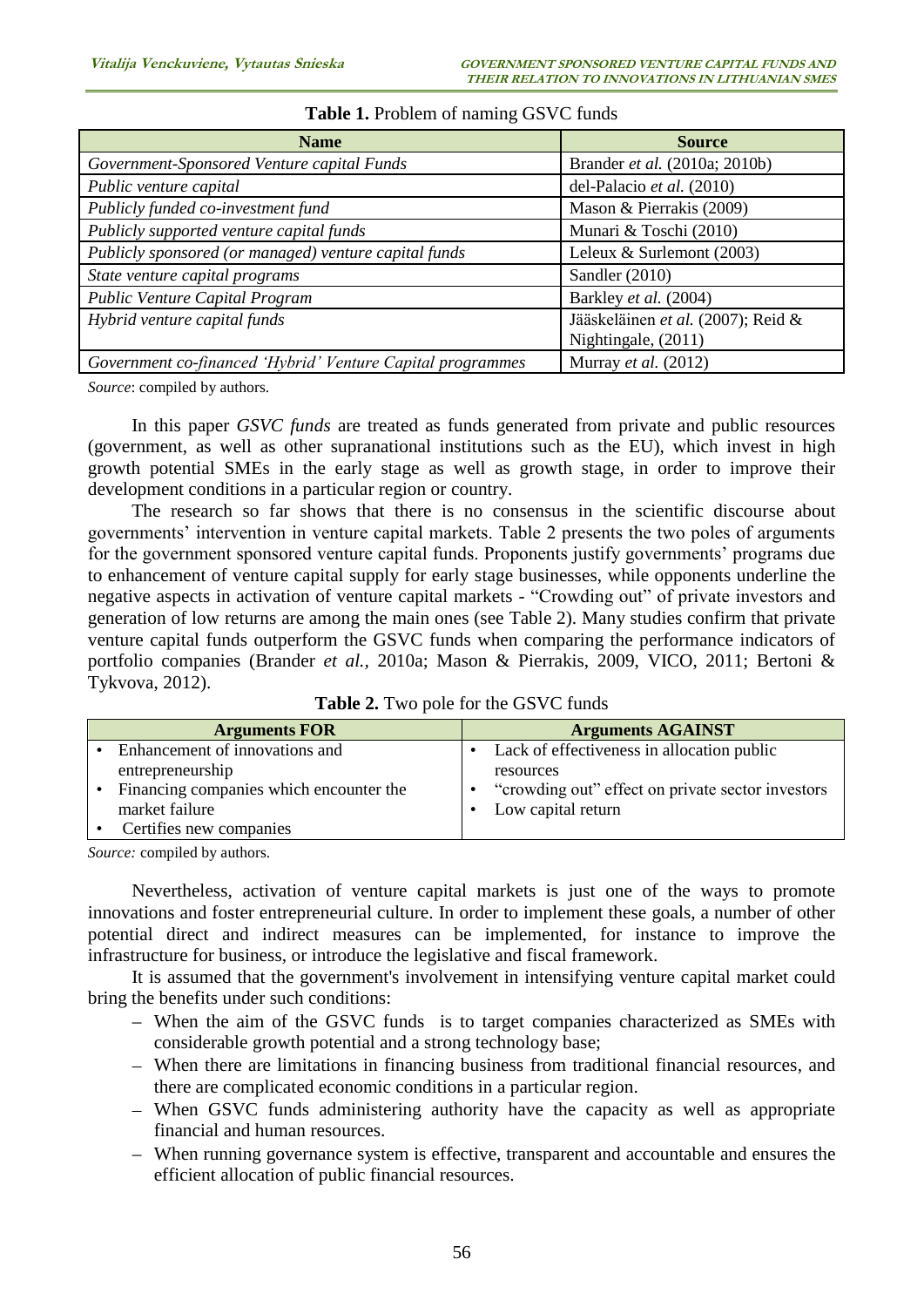*GSVC funds and innovations in enterprises.* There are twofold approaches in estimating the impact of GSVC funds on innovations. First one - macro economical approach - considering the industry level data (patenting and productivity) which might be affected by venture capital investments (Kortum & Lerner, 2000; Ughetto, 2010; Ueda & Hirukawa, 2006). The second one the innovations at companies level approach - measuring the changes of performance indicators (number of employers, patents) after receiving venture capital money (Caselli *et al.*, 2009; D'adda, 2009; Brander *et al.*, 2010a, 2010b).

The research in the scope of innovations in enterprises allows to introduce the *concept of an innovative company*, which is understood as an organization that is open to changes, continuously generating new products and / or introducing new technologies, and / or evolving organization a structure and is capable to respond quickly to market changes and adapt to a new competitive conditions, motivating its employees to create and critically evaluate and solve problems as well as being engaged in permanent process of self-assessment. In line with this concept of innovative company, the five dimensions of innovations are extracted as follows:

- 1. Technological innovations is company's ability to develop new (or improved) products as well as improvements of manufacturing processes in order to minimize production costs and achieve company's productivity growth.
- 2. Networking related innovations refer to ability to cooperate with various institutions, as well as involvement in a variety of structures (clusters, science and technology parks, associations), including participation in international projects in order to strengthen the company's innovations ability.
- 3. Personnel management related innovations refer to recruitment of skilled personnel and their motivation to create and be a part of effective innovations' chain as well.
- 4. Marketing innovations cover a new and / or improved ways of organizing public relations campaigns, customers search and choosing new distribution channels, product commercialization, brand development and other.
- 5. Self-assessment related innovations are the company's internal efforts to maintain and improve the innovative capacity, for instance observation and evaluation of on-going internal and external situation (financial and technological audits) and pursue to improvement the current performance (quality system implementation, process automation).

The research so far isolates the innovative activities of the firm related to self-assessment aspect. Self-assessment in this paper is the permanent process of companies' evaluation encompassing analysis in various aspects (financial, economic, technological) analysis, implementing quality systems in order to maximize the company's value and others.

Innovative business concept refers to ability under current conditions (at companies and industry level) to improve enterprise performance (productivity, exports), financial (profit, turnover) and the company's professional performance (including an effective human resource management system).

## **2. Methodology**

It is assumed in this paper that venture capitalists through the involvement in the portfolio companies' board have impact on strategic goals and in this way affect the formulation and implementation of strategies in terms of companies' technological innovations, personnel management, networking, marketing and self-assessment innovation dimensions (see Figure 1).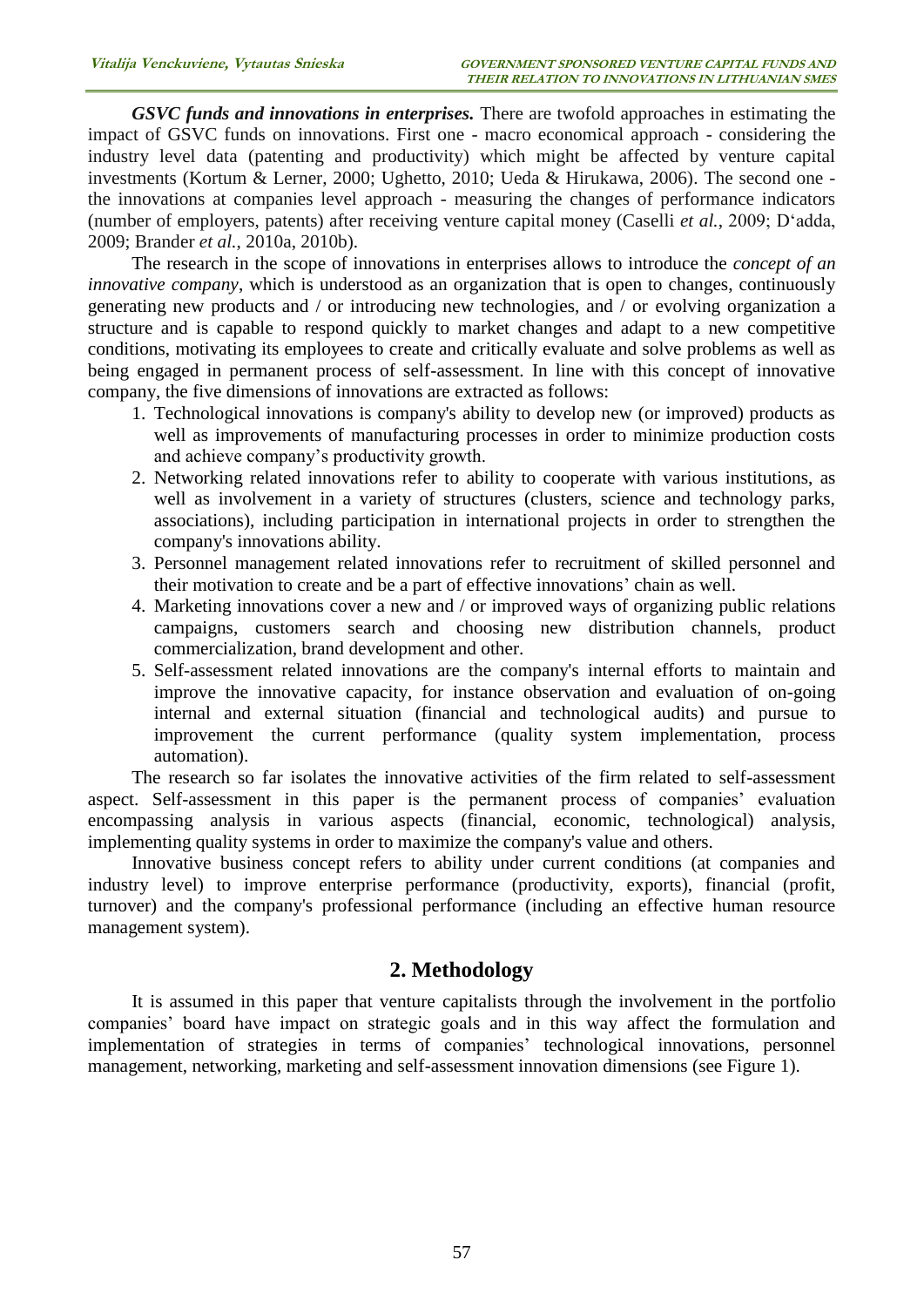

**Figure 1.** Relation of GSVC funds and innovative SMEs

In estimating the impact of GSVC funds on innovations the qualitative approach for the analysis was chosen in order to better reveal the multidimensionality of innovations concept. This decision was made due to the lack of quantitative data about the venture capital markets performance, and in order to reveal the deeper insight on relation of venture capitalist and the investee company.

The questionnaire was prepared based on the 5 point *Likert* scale. The questionnaires were spread among the companies which were financed by GSVC funds in Lithuania. The research was conducted in June of 2012. There were 12 companies financed by GSVC funds at that time. The target respondents of this research were chief executive mangers of the companies financed by GSVC funds. Half of possible respondents - six out of twelve – filled the questionnaires. They are experts because it is assumed that they know best the features of relationship with GSVC funds' managers. The research aimed to determine opinion about the impact of GSVC funds on innovations (according to five innovations dimensions) in their enterprises.

To assess the reliability of questionnaire the *Cronbach alpha coefficient* – *α* was calculated. Cronbach *α* value ranges from 0 to 1. The recommended critical value of *Cronbach α* in social sciences is – 0.7 (George & Mallery, 2003). The observed  $\alpha$  is 0.713, which indicates sufficient score of reliability.

*Kendall concordance coefficient* (hereinafter *W*) was used to calculate compatibility of experts. *W* value ranges from 0 to 1. Zero indicates that the experts' assessments are completely incompatible. When estimating *W* the two statistical hypothesis are stated: hypothesis null  $(H_0)$ : *W*  $= 0$ , there is the lack of concordance among experts; and alternative hypothesis (H<sub>a</sub>): *W*  $\neq$  0, the agreement among experts is concordant.  $H_0$  is rejected if the p-value is less than critical value  $(0.05)$ . The critical value of *W* in this paper is determined  $-0.6$ , which indicates concordance among experts. Estimations were made with the help of MS SPSS 17.

When assessing the dimensions of particular innovations category the average of ratings of 3.5 and higher denotes that experts agree with the statements, and the average of ratings less than 3.5 denotes that experts do not agree with the statements.

### **3. Results**

In this section the results of research are outlined. Assessing the impact of venture capital funds on technological innovations in enterprises, the average scores of experts' evaluation on 8 dimensions are presented in Figure 2. The calculated *W* is 0.354 (*p value* = 0.038  $<$  0.05), which suggests, that experts agreement is significant, although weak. Five out of eight statements related to technological innovations dimension scored on average 3.5 and up to 4.17. Thus, we find more evidence that venture capitalists impacts at least 5 aspects in technological innovations in terms of introducing new products and new technologies, managing intellectual property, automation processes and investments in R&D too.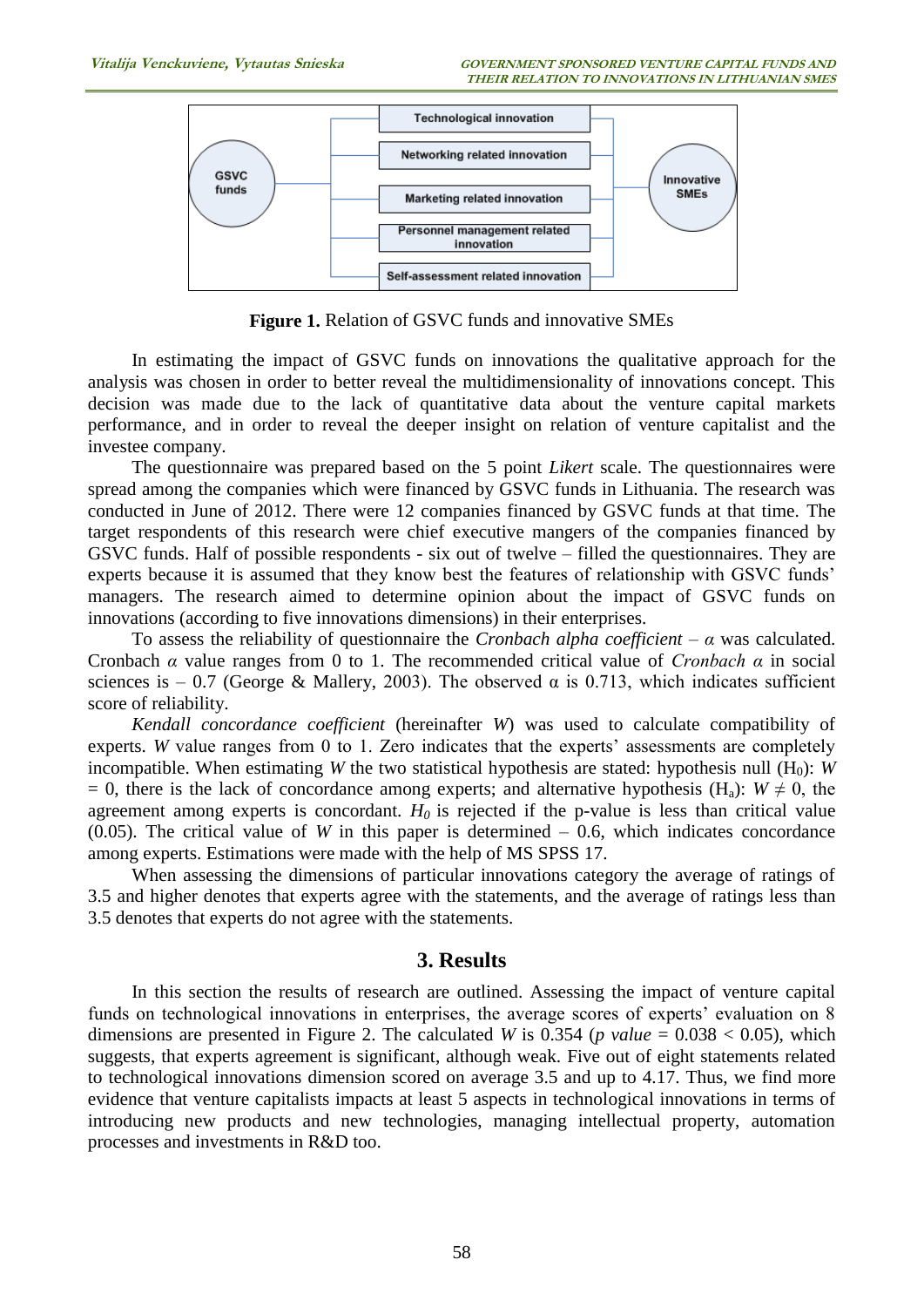

**Figure 2.** Average scores of experts' ratings on the technological innovations aspects

Assessing the venture capital impact on networking related innovations, the results are presented in Figure 3.



**Figure 3.** Average scores of experts' ratings on the networking related innovations aspects

The calculated *W* is 0.775 (*p-value* =  $0.010 < 0.05$ ), which means that there is significant strong agreement among the experts in assessing venture capital impact on networking related innovations in a portfolio company.

Experts were united in assessing the impact of venture capitalist in one aspect – looking for international partners. It is in line with the previous research results, the networking aspect as the value added of venture capital was identified in both Boué (2002) and Christensen (2006) studies.

To sum up, experts agree that venture capitalists are involved in a company in terms of "Looking for international partner".

Assessing the venture capital impact on personnel management related innovations aspects, the results are presented in Figure 4. The calculated *W* is 0.437 (*p-value* =  $0.047 < 0.05$ ), which indicates statistical significance in experts' agreement, although quite week (*W* is less than 0.6).



**Figure 4.** Average scores of experts' ratings on the personnel management related innovations aspects

Two out of three statements related to personnel management innovations were scored on average more than 3.5. Thus, we find evidences that venture capitalists influence the recruitment of qualified personnel as well as introduction of incentive programmes for employees. Thus, it is in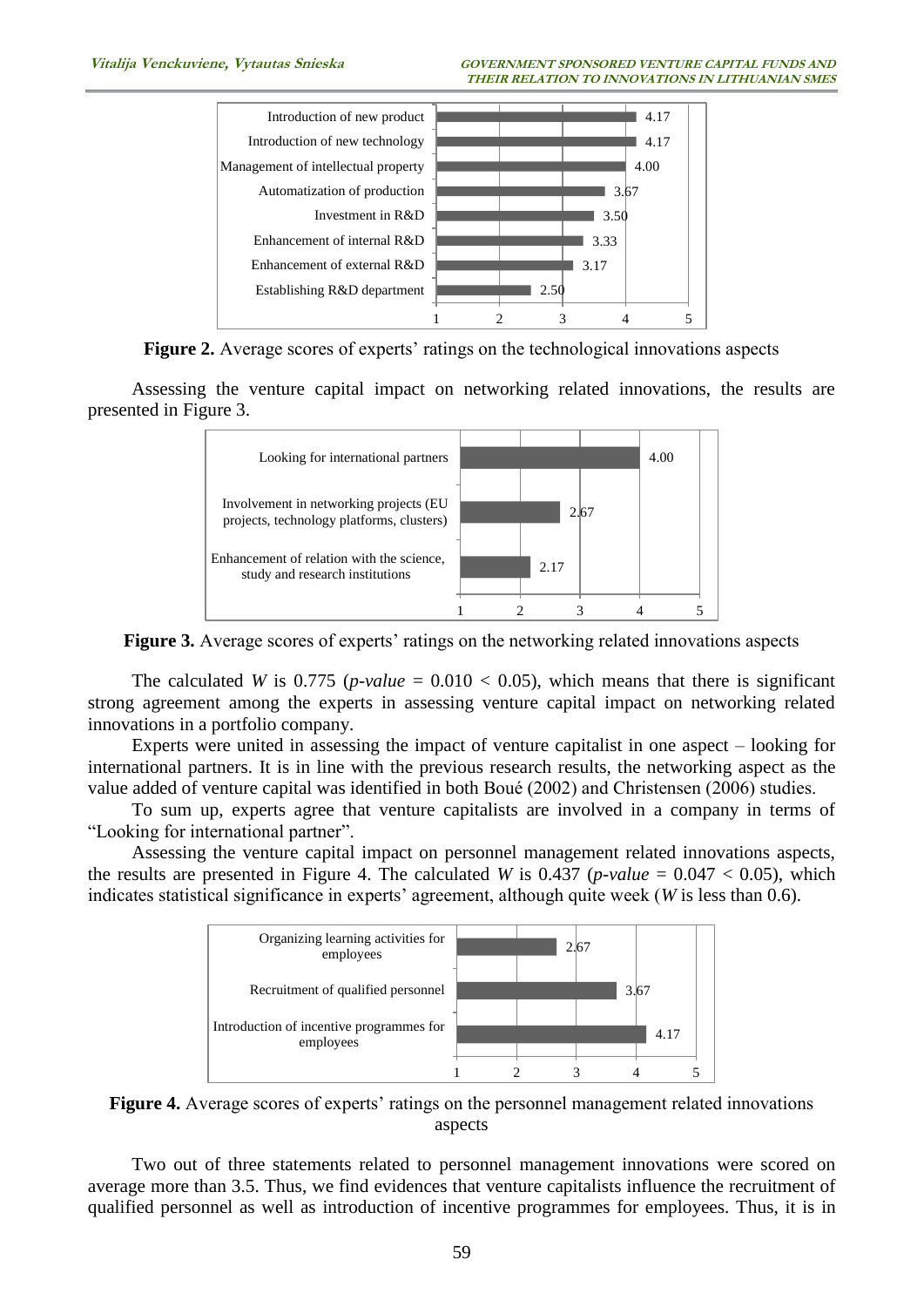line with Hellman and Puri (2002) research results concerning ventures capitalists role on the human resource management in a financed company.

Assessing the venture capital impact *on marketing related innovations* the calculated *W* was obtained very small – 0.083 (*p-value* =  $0.682 > 0.05$ ) thus, H<sub>0</sub> is not rejected and there is no evidence about the concordance of expert opinion. It means that there is no significant agreement among the experts in evaluating the impact of venture capital on marketing related innovations.

Considering the self-assessment related innovations in portfolio companies, the significant differences among the statements was not found as well. The average score of expert evaluation were quite low. Only one statement "organization of internal and external audit" was scored on average 3.67.

To summarize the findings of expert evaluations, the three core scopes in a company are influenced by venture capitalist: the technological innovations, the networking related innovations and personnel management related innovations.

#### **4. Discussion**

The problem revealed in this paper is relevant in several aspects. First of all the scientific interest in venture capital topic is explicitly revealed, but the more narrow scope - GSVC funds and its impact on innovations is quite limited more efforts are made on the quantitative research approach. Research so far relays on patenting data as the main indicator for measuring innovations in a company. Still it is considered that the qualitative research is considered to be more subjective then quantitative one, but the decision to make qualitative research was made due to nascent and small venture capital market in Lithuania.

Meanwhile, the qualitative aspect which is revealed in the current paper provides some new issues in research on the venture capital impact on innovations. Results of expert evaluation allow confirming in considerable large proportion that venture capital impacts technological innovations in the company. Venture capital affects the networking as an expression of innovations related processes in terms of "looking for international partner". The evidences of venture capital effect on the marketing and self-assessment related innovations were not found.

#### **References**

- Barkley, D. L., DiFurio, F. & Leatherman, J. (2004). The Role of A Public Venture Capital Program in State Economic Development: The Case of Kansas Venture Capital, Inc. JRAP (2004)34:2. Retrieved from <http://www.jrap-journal.org/pastvolumes/2000/v34/34-2-5.pdf>
- Baum, J. A. C. & Silverman, B. S. (2004). Picking winners or building them? Alliance, intellectual, and human capital as selection criteria in venture financing and performance of biotechnology startups. Journal of Business Venturing, 19(3), 411-436. [http://dx.doi.org/10.1016/S0883-9026\(03\)00038-7](http://dx.doi.org/10.1016/S0883-9026(03)00038-7)
- Bertoni, F. & Tykvová, T. (2012).Which form of venture capital is most supportive of innovation? ZEW Discussion Papers, No. 12-018. Retrieved from [http://ftp.zew.de/pub/zew-docs/dp/dp12018.pdf.](http://ftp.zew.de/pub/zew-docs/dp/dp12018.pdf)
- Boué, A. R. (2002). VALUE ADDED FROM VENTURE CAPITAL INVESTORS: WHAT IS IT AND HOW DOES IT GET INTO THE VENTURE? Retrieved from: [http://webs2002.uab.es/edp/workshop/cd/Proceedings/3EDPW\\_ABoue.pdf](http://webs2002.uab.es/edp/workshop/cd/Proceedings/3EDPW_ABoue.pdf)
- Brander, J. A., Du, Q. & Hellmann, Th. (2010a). Governments as Venture Capitalists: Striking the Right Balance in Globalization of Alternative Investments, Working Papers Volume 3: The Global Economic Impact of Private Equity Report 2010, World Economic Forum, pp 25-52. Retrieved from https://members.weforum.org/pdf/FinancialInstitutions/PrivateEquity\_VolIII\_WorkingPapers.pdf
- Brander, J.A., Du, Q. & Hellmann, Th.F. (2010b). The Effects of Government-Sponsored Venture Capital: International Evidence. NBER Working Paper No. 16521, November 2010. Retrieved from: <http://www.nber.org/papers/w16521.pdf>
- Caselli, S., Gatti, S. & Perrini, F. (2009). Are Venture Capitalists a Catalyst for Innovation? European Financial Management, 15(1), 92-111. <http://dx.doi.org/10.1111/j.1468-036X.2008.00445.x>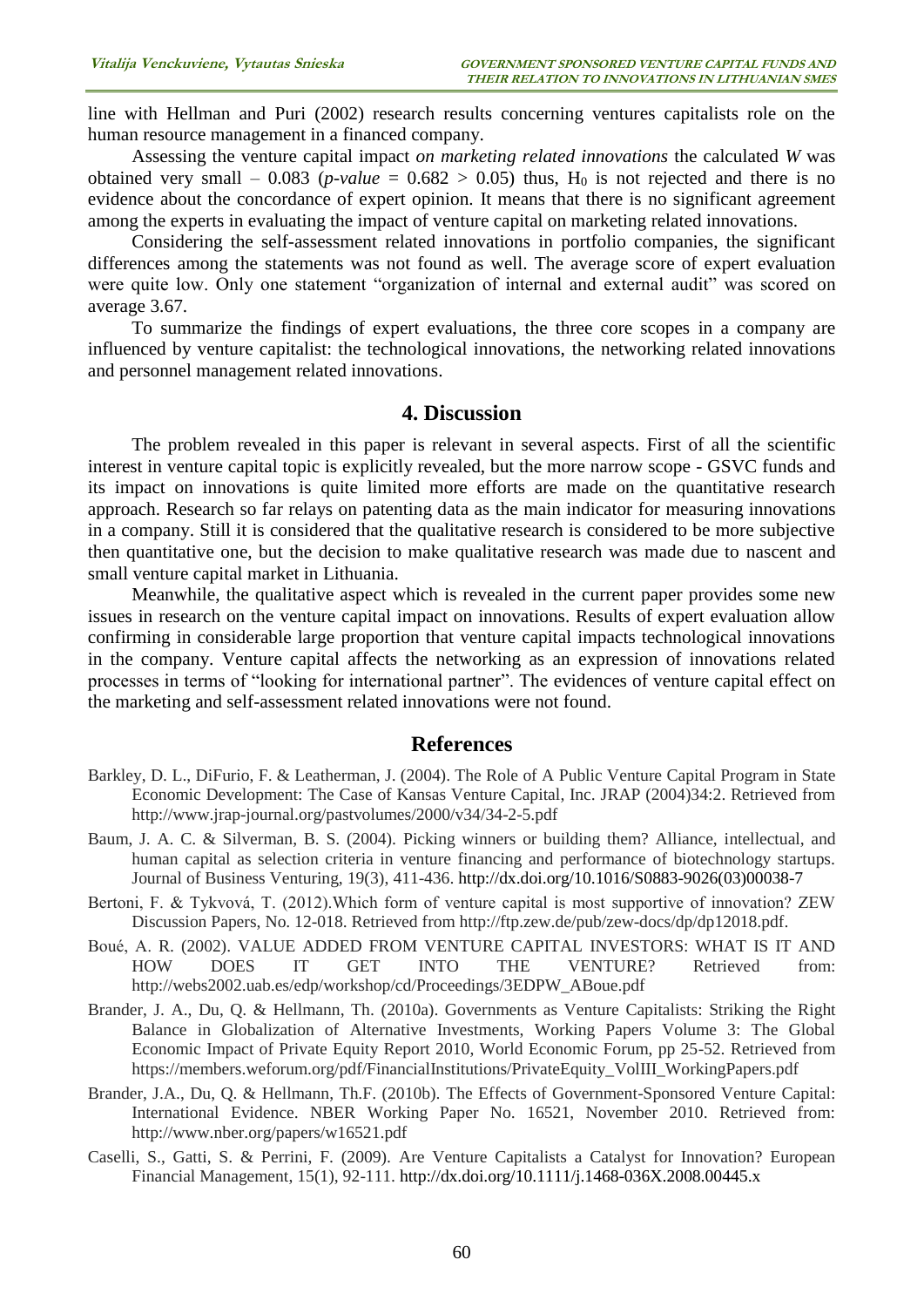Chemmanur, Th. J., Loutskina, E. & Tian, X. (2012), Corporate Venture Capital, Value Creation, and Innovation (October, 2012). Retrieved from

http://www.krannert.purdue.edu/faculty/xu/Tian\_paper\_CVC\_October2012.pdf

- Christensen, J. L. (2006). Innovation and the contributions from venture capital. Paper for DRUID Conference "Knowledge, innovation and competitiveness: Dynamics of firms, networks, regions and institutions", Copenhagen, Denmark, June. 18-20th 2006. Retrieved from: Copenhagen, Denmark, June. 18-20th 2006. Retrieved from: <http://www2.druid.dk/conferences/viewpaper.php?id=765&cf=8>
- Cumming, D. J. & MacIntosh, J. G. (2006). Crowding out private equity: Canadian evidence. Journal of Business Venturing, 21(5), 569-609. <http://dx.doi.org/10.1016/j.jbusvent.2005.06.002>
- Cumming, D. J. (2007). Government policy towards entrepreneurial finance: Innovation investment funds. Journal of Business Venturing, 22(2), 193-235. <http://dx.doi.org/10.1016/j.jbusvent.2005.12.002>
- Cumming, D. J. (2011). Public policy and the creation of active venture capital markets. Venture Capital: An International Journal of Entrepreneurial Finance, 13:1, 75-94. Retrieved from http://dx.doi.org/10.1080/13691066.2010.492989
- D'adda, D. (2009). VC FINANCING AND PATENTING IN NEW TECHNOLOGY-BASED FIRMS: AN EMPIRICAL STUDY. The DRUID-DIME Academy Winter 2009 PhD Conference. Retrieved from <http://www2.druid.dk/conferences/viewpaper.php?id=4537&cf=33>
- Del-Palacio, I., Zhang, X. & Sole, F. (2010). The capital gap for small technology companies: public venture capital to the rescue? Small Business Economics, 1-19.
- Dubocage, E., Rivaud-Danset, D. & Rédis, J. (2012). SUCCESS OR FAILURE OF FRENCH NEW TECHNOLOGY-BASED AND VENTURE-BACKED COMPANIES: AN EMPIRICAL APPROACH. September 2012. Retrieved from http://papers.ssrn.com/sol3/papers.cfm?abstract\_id=2148424
- George, D. & Mallery, P. (2003). SPSS for Windows step by step: A simple guide and reference. 11.0 update (4th ed.). Boston: Allyn & Bacon.
- Haeussler, C., Harhoff, D., Mueller, E. (2009). To Be Financed or Not The Role of Patents for Venture Capital Financing, CEPR Discussion Paper No. 7115.
- Jääskeläinen, M., Maula, M. & Murray, G. (2007). Profit distribution and compensation structures in publicly and privately funded hybrid venture capital funds. Research Policy, 36(7), 913-929. <http://dx.doi.org/10.1016/j.respol.2007.02.021>
- Karsai, J. (2004). Can the state replace private capital investors? Public financing of venture capital in Hungary. Institute of Economics Hungarian Academy of Sciences, Discussion paper MT-DP.2004/9. Retrieved from<http://www.econ.core.hu/doc/dp/dp/mtdp0409.pdf>
- Karsai, J. (2012). Development of the Hungarian .Venture Capital and Private Equity Industry over the Past Two Decades. Discussion papers MT-DP – 2012/1. Retrieved from <http://econ.core.hu/file/download/mtdp/MTDP1201.pdf>
- Kortum, S. & Lerner, J. (2000). Assessing the contribution of venture capital to innovation. Rand Journal of Economics, 31(4), 674-692. <http://dx.doi.org/10.2307/2696354>
- Leleux, B. & Surlemont, B. (2003). Public versus private venture capital: seeding or crowding out? A pan-European analysis. Journal of Business Venturing, 18(1), 81-104. [http://dx.doi.org/10.1016/S0883-](http://dx.doi.org/10.1016/S0883-9026(01)00078-7) [9026\(01\)00078-7](http://dx.doi.org/10.1016/S0883-9026(01)00078-7)
- Mason, C.M. & Pierrakis, Y. (2009). VENTURE CAPITAL, THE REGIONS AND PUBLIC POLICY: THE UNITED KINGDOM SINCE THE POST-2000 TECHNOLOGY CRASH. Working Paper 09-02. Retrieved from http://www.strath.ac.uk/media/departments/huntercentre/WP\_Version\_VC\_regions.pdf
- Munari, F. & Toschi, L. (2010). ASSESSING THE IMPACT OF PUBLIC VENTURE CAPITAL PROGRAMMES IN THE UNITED KINGDOM: DO REGIONAL CHARACTERISTICS MATTER? Retrieved from [http://efmaefm.org/0EFMSYMPOSIUM/Canada-](http://efmaefm.org/0EFMSYMPOSIUM/Canada-2010/papers/munari%20toschi%20EFM%20conference%20final.pdf)[2010/papers/munari%20toschi%20EFM%20conference%20final.pdf](http://efmaefm.org/0EFMSYMPOSIUM/Canada-2010/papers/munari%20toschi%20EFM%20conference%20final.pdf)
- Murray, G., Cowling, M., Weixi, L. & Kalinowska-Beszczynska, O. (2012). Government co-financed 'Hybrid' Venture Capital programmes: generalizing developed economy experience and its relevance to emerging nations. Forthcoming in Kauffman International Research and Policy Roundtable, Liverpool, 11-12 March 2012. Retrieved from http://www.kauffman.org/uploadedfiles/irpr\_2012\_murray.pdf